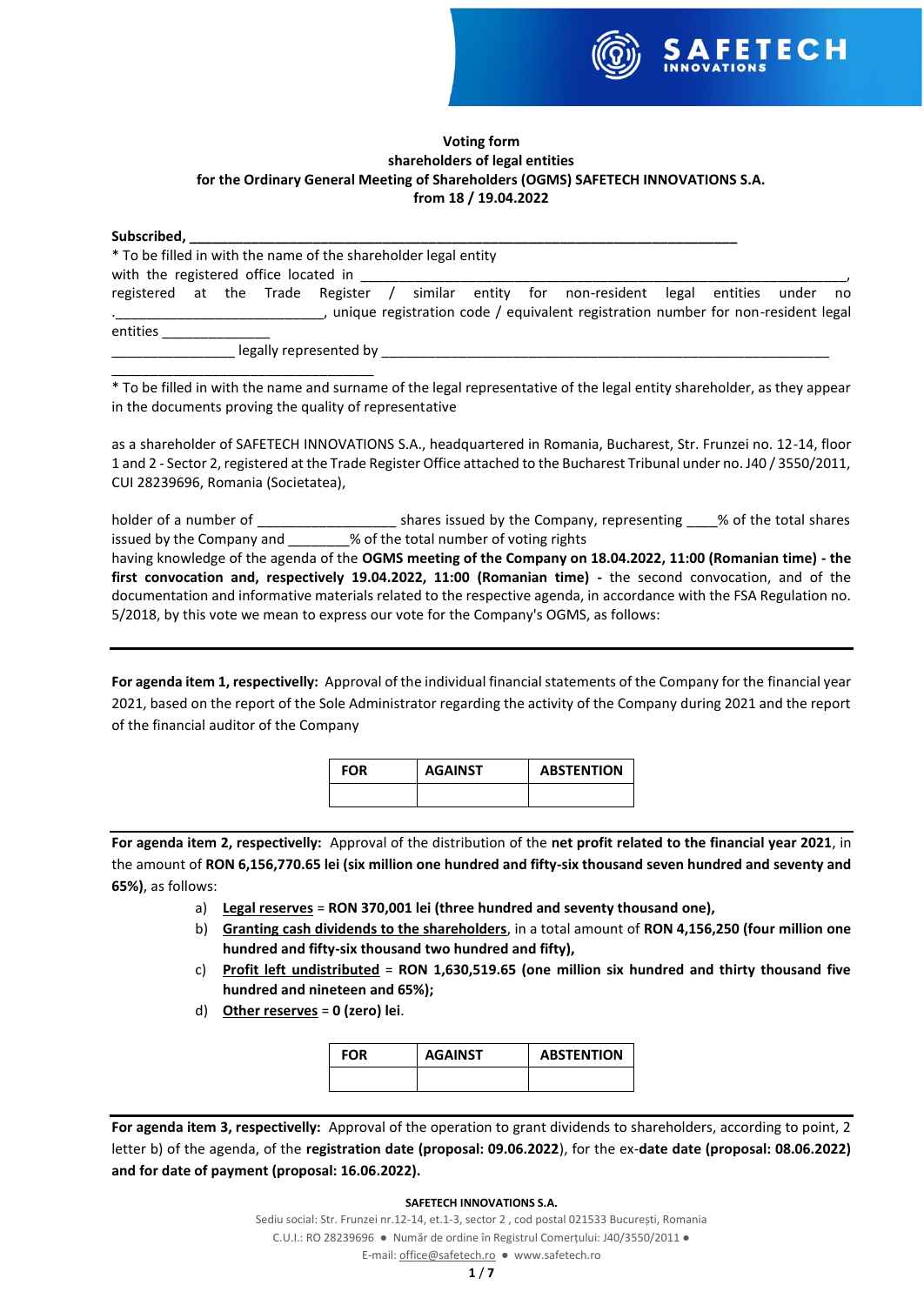

| FOR | <b>AGAINST</b> | <b>ABSTENTION</b> |
|-----|----------------|-------------------|
|     |                |                   |

.

**For agenda item 4, respectivelly:** Approval of the revenue and expenditure budget of the Company for the financial year 2022

**FOR AGAINST ABSTENTION**

**For agenda item 5, respectivelly:** Adopting the Remuneration Policy of the Board of Directors of SAFETECH INNOVATIONS S.A., and establishing the remuneration of the company's managers accordingly.

**FOR AGAINST ABSTENTION**

**For agenda item 6, respectivelly: 6.** Approval of the Remuneration Report of the Company's management related to the activity carried out in 2021, in accordance with the provisions of 107 of Law no. 24/2017 regarding the issuers of financial instruments and market operations;

| FOR | <b>AGAINST</b> | <b>ABSTENTION</b> |
|-----|----------------|-------------------|
|     |                |                   |

**For agenda item 7, respectivelly:** Approval of the discharge of the Sole Administrator for the activity related to the financial year 2021

| <b>FOR</b> | <b>AGAINST</b> | <b>ABSTENTION</b> |
|------------|----------------|-------------------|
|            |                |                   |

**For agenda item 8, respectivelly:** Under the condition of the adoption of the New Articles of Incorporation of the Company by the EGMS, Informing the shareholders regarding the resignation of the mandate of sole administrator of the Company, Mr. Gansac Victor

*\* This item on the agenda is an information item and is not subject to a vote.*

**For agenda item 9, respectivelly:** Under the condition of adopting the New Articles of Association of the Company to the EGMS, the approval of setting up a board of directors of the Company consisting of 3 (three) members

#### **SAFETECH INNOVATIONS S.A.**

Sediu social: Str. Frunzei nr.12-14, et.1-3, sector 2 , cod postal 021533 București, Romania C.U.I.: RO 28239696 ● Număr de ordine în Registrul Comerțului: J40/3550/2011 ●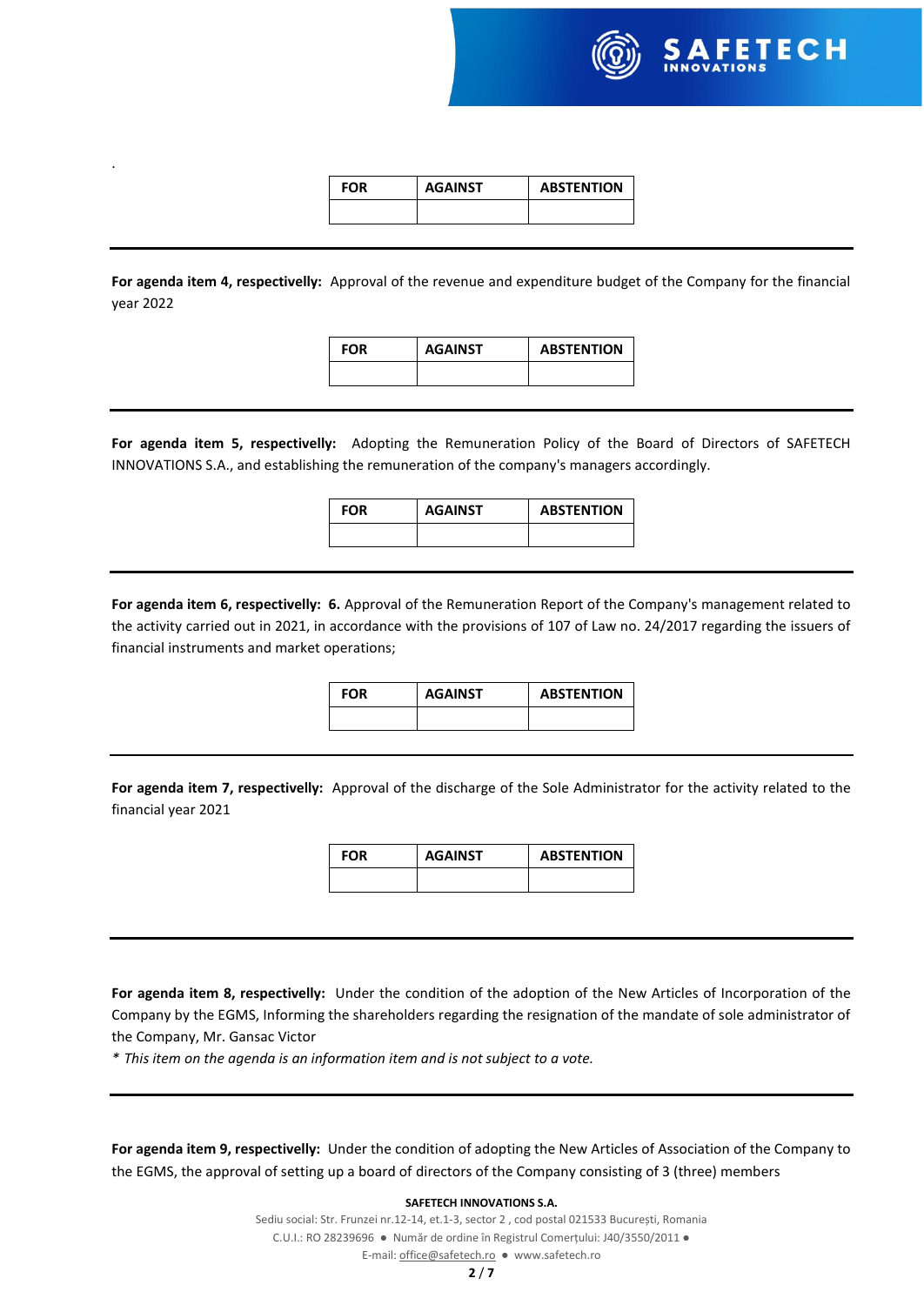

| <b>FOR</b> | <b>AGAINST</b> | <b>ABSTENTION</b> |
|------------|----------------|-------------------|
|            |                |                   |

**For agenda item 10, respectivelly:** Under the condition of adopting the New Articles of Association of the Company to the EGMS, electing the members of the Board of Directors (of which at least one member will be an independent director), for a term of 2 (two) years from the date of appointment, respectively the date of adoption Ordinary General Meeting of Shareholders of 18/19.04.2022

\* *The voting option related to this item on the agenda will be indicated in Annex 1 attached to this voting form by correspondence - Expression of the Secret Vote*

**For agenda item 11, respectivelly: :** Approval of the management framework contract for the Members of the Board of Directors

**FOR AGAINST ABSTENTION**

**For agenda item 12, respectivelly:** Approval of the power of attorney of the Board of Directors to sign the mandate contracts to be concluded with the new members. The mandate contract concluded with each of the members of the Board of Directors will be signed in the name and on behalf of the Company by any other member of the Board of Directors

| <b>FOR</b> | <b>AGAINST</b> | <b>ABSTENTION</b> |
|------------|----------------|-------------------|
|            |                |                   |

**For agenda item 13, respectivelly:** Revocation of the mandate of the financial auditor of the Company - Mrs. Dascalu I. Cristina-Ionela - Financial Auditor

\* *The voting option related to this item on the agenda will be indicated in Annex 2 attached to this voting form by correspondence - Expression of the Secret Vote*

**For agenda item 14, respectivelly:** Appointment of the audit firm as auditor - **Baker Tilly Klitou And Partners S.R.L.** legal entity, headquartered in Bucharest, District 2, 42 Pipera street, Office no. 2, Globalworth Plaza, Floor 7, registered with the Trade Register under the Bucharest Tribunal under no. J40/5434/2003, having Unique identification no. 15381680 - for a mandate of 2 (two), from the date of appointment and renunciation of the application of the legal provisions regarding the election and appointment of censors, under the conditions of art. 160 paragraph 1  $\land$  2) of Law 31/1990 on companies

\* *The voting option related to this item on the agenda will be indicated in Annex 3 attached to this voting form by correspondence - Expression of the Secret Vote*

#### **SAFETECH INNOVATIONS S.A.**

Sediu social: Str. Frunzei nr.12-14, et.1-3, sector 2 , cod postal 021533 București, Romania C.U.I.: RO 28239696 ● Număr de ordine în Registrul Comerțului: J40/3550/2011 ●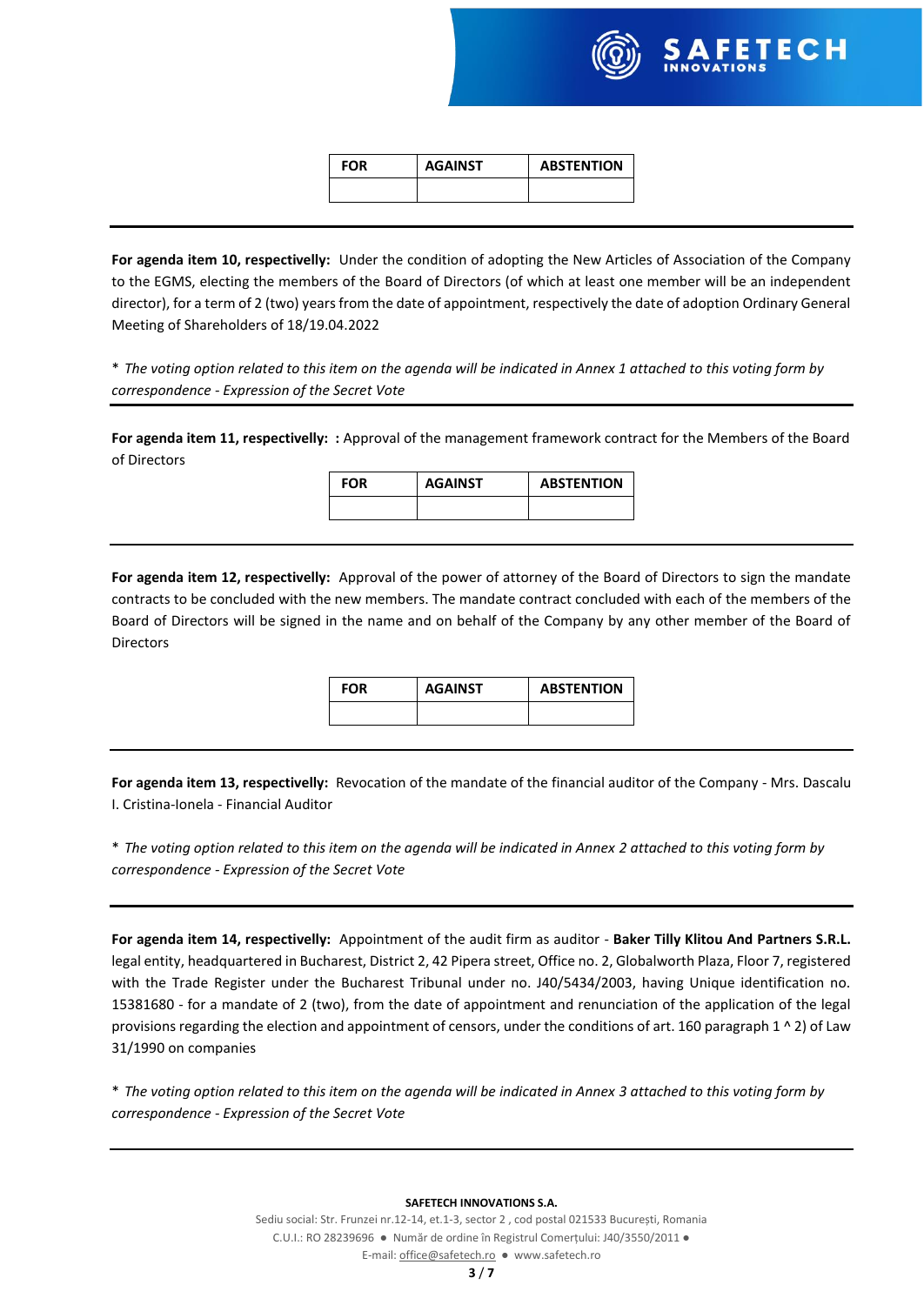

**For agenda item 15, respectivelly:** Authorization and empowerment of **Mr. Gansac Victor**, with the right of substitution/sub delegation, in order to sign any documents (including the OGMS decisions and the updated articles of incorporation of the Company that reflect the amendments approved according to the decisions of the ordinary general meetings of April 18/19, 2022) and to undertake any necessary formalities in order to implement, submit, register and publish the OGMS decisions and / or the operations approved by it, including the representation of the Company before any authorities for this purpose

| <b>FOR</b> | <b>AGAINST</b> | <b>ABSTENTION</b> |
|------------|----------------|-------------------|
|            |                |                   |

*Note: Indicate the vote cast by checking with an "X" one of the spaces for "FOR", "AGAINST" or "ABSTENTION". If more than one space is ticked with an "X" or no space is ticked, the respective vote is considered null / not considered exercised.*

*We attach to this ballot the certificate of ascertainment, in original / copy conforming to the original, issued by the Trade Register or any other document, in original or in copy conforming to the original, issued by a competent authority of the state in which the subscriber is legally registered, an age of no more than 30 days before the reference date and which allows the identification of the subscriber in the register of shareholders of SAFETECH INNOVATIONS SA, on the reference date (05.04.2022) issued by the Central Depository. If the Central Depository S.A. has not been informed in time of the name of the subscriber's legal representative (so that the shareholders' register at the reference date reflects this), the finding certificate / similar documents mentioned above will have to prove the subscriber's legal representative.*

*Ballot Date: \_\_\_\_\_\_\_\_\_\_\_\_\_\_\_\_\_\_\_\_\_\_\_\_\_\_*

*Name of legal entity shareholder:* 

*Name and surname of legal representative:* 

*\* To be filled in with the name of the shareholder legal entity and with the name and surname of the legal representative, in clear, capital letters*

*Signature: \_\_\_\_\_\_\_\_\_\_\_\_\_\_\_\_\_\_\_\_\_\_\_\_\_\_\_*

*\* To be completed with the signature of the legal representative of the legal entity shareholder and will be stamped, if applicable.*

#### **SAFETECH INNOVATIONS S.A.**

Sediu social: Str. Frunzei nr.12-14, et.1-3, sector 2 , cod postal 021533 București, Romania C.U.I.: RO 28239696 ● Număr de ordine în Registrul Comerțului: J40/3550/2011 ● E-mail[: office@safetech.ro](mailto:office@safetech.ro) ● www.safetech.ro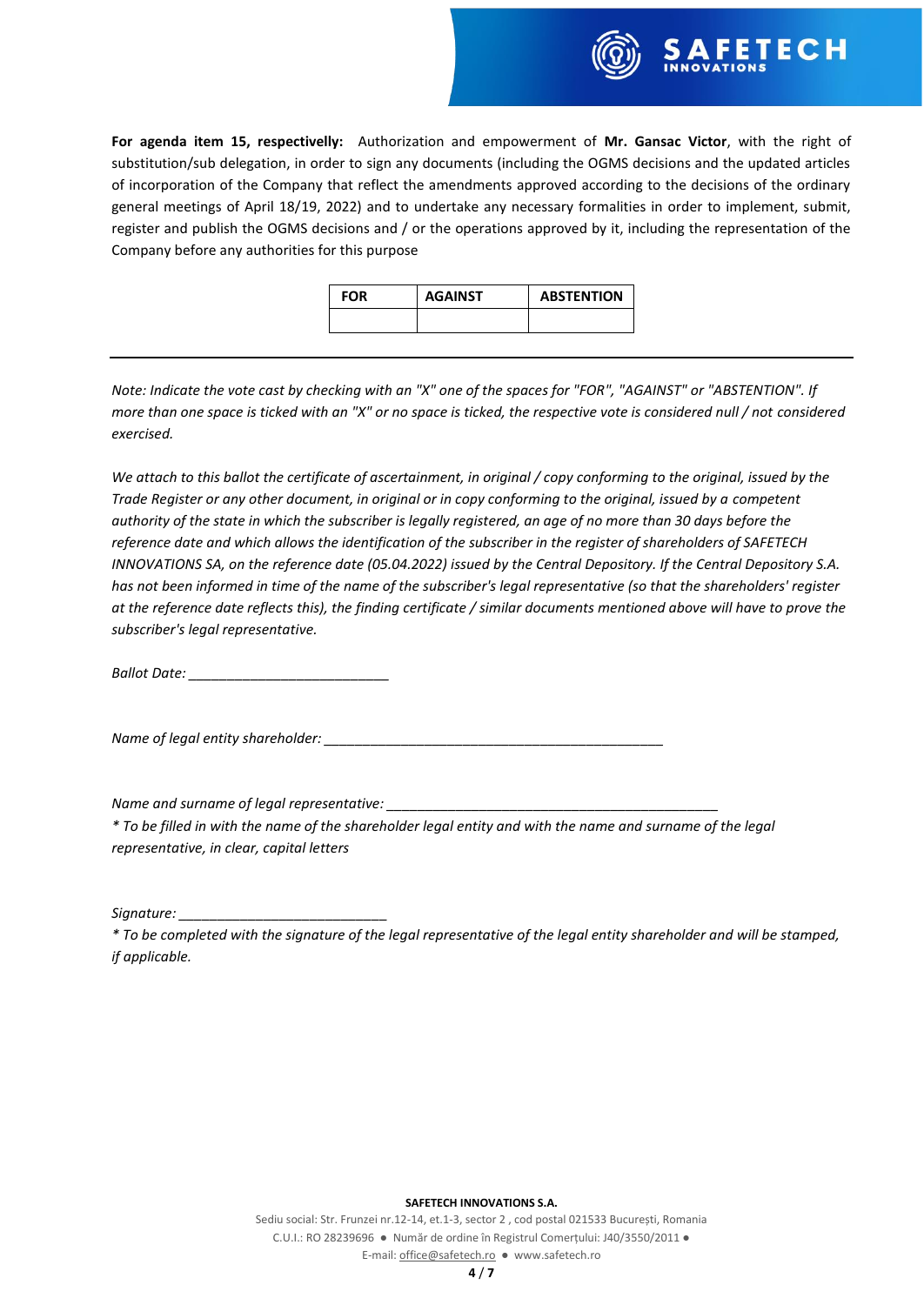

# **Annex 1 - EXPRESSION OF THE SECRET VOTE Related to item 10 on the OGMS agenda**

For agenda item 10, respectively: Subject to the adoption of the New Articles of Association of the Company to the EGMS, the election of the members of the Board of Directors (of which at least one member will be an independent director), for a term of 2 (two) years from the date of appointment, respectively the date of adoption of the Decision of the Ordinary General Meeting of Shareholders of 18 / 19.04.2022.

Election of Mr. **Victor Gansac** as a member of the Board of Directors for a term of 2 years from the date of appointment**.**

| <b>FOR</b> | AGAINST | <b>ABSTENTION</b> |
|------------|---------|-------------------|
|            |         |                   |

Election of Mr. **Alexandru MIHAILCIUC** in the position of independent member of the Board of Directors for a term of 2 years from the date of appointment.

| <b>FOR</b> | AGAINST | <b>ABSTENTION</b> |
|------------|---------|-------------------|
|            |         |                   |

Election of Mr. **Mircea VARGA** in the position of independent member of the Board of Directors for a term of 2 years from the date of appointment.

| FOR AGAINST | <b>ABSTENTION</b> |
|-------------|-------------------|
|             |                   |

*[NOTE 1]: This Annex 1 shall not take effect unless it accompanies the ballot paper by the above correspondence. (i) If the ballot paper is sent by mail or courier services or is deposited at the Company's headquarters, this Annex 1, relating to the expression of the secret ballot, shall be printed separately and included in a sealed envelope with the words "EXPRESSION OF SECRET VOTE ", which will accompany the ballot paper by correspondence in the envelope in which it is deposited / transmitted; (ii) If the ballot paper is sent by e-mail, this Annex 1 relating to the expression of the secret ballot shall be attached by e-mail in a separate document entitled: "EXPRESSION OF THE SECRET VOTE".]*

*[NOTE 2]: this list will be updated according to the proposals made by the shareholders, regardless of their participation, in accordance with the provisions of the section "Right to nominate candidates for the position of member of the Board of Directors" of the convener for the Extraordinary General Meeting , respectively Ordinary Shareholders of Safetech Innovations SA from 18 / 19.04.2022. Thus, the final list of nominations for the position of member of the Board of Directors will be published after 31.03.2022.*

*Ballot Date: \_\_\_\_\_\_\_\_\_\_\_\_\_\_\_\_\_\_\_\_\_\_\_\_\_\_*

*Name of legal entity shareholder:* 

*Name and surname of legal representative:* 

*\* To be filled in with the name of the shareholder legal entity and with the name and surname of the legal representative, in clear, capital letters*

*Signature: \_\_\_\_\_\_\_\_\_\_\_\_\_\_\_\_\_\_\_\_\_\_\_\_\_\_\_*

#### **SAFETECH INNOVATIONS S.A.**

Sediu social: Str. Frunzei nr.12-14, et.1-3, sector 2 , cod postal 021533 București, Romania C.U.I.: RO 28239696 ● Număr de ordine în Registrul Comerțului: J40/3550/2011 ●

*<sup>\*</sup> To be completed with the signature of the legal representative of the legal entity shareholder and will be stamped, if applicable.*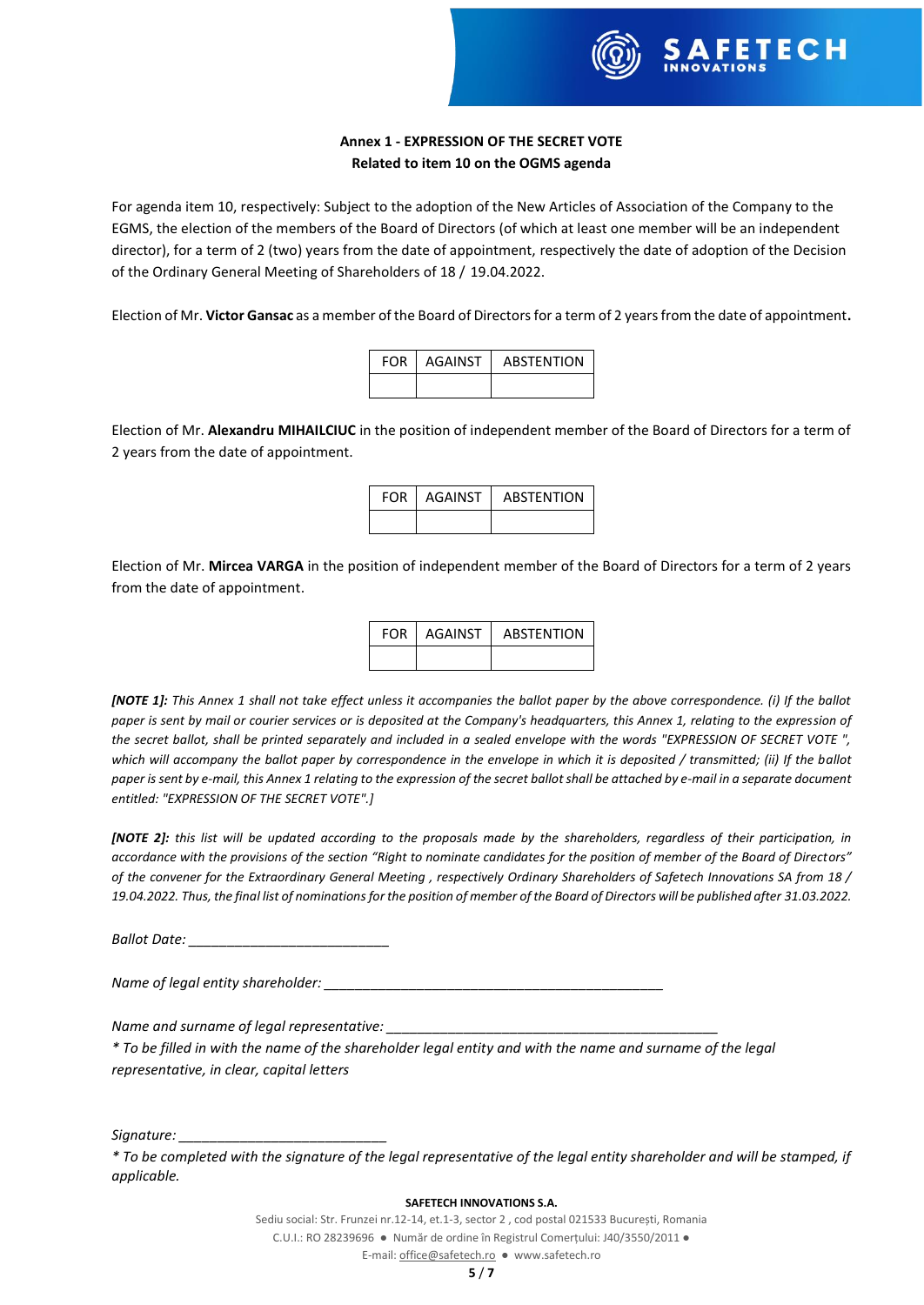

# **Annex 2 - THE SECRET VOTE Related to item 13 on the OGMS agenda**

**For agenda item 13, respectivelly:** Revocation of the mandate of the financial auditor of the Company - Mrs. Dascalu I. Cristina-Ionela - Financial Auditor

| <b>FOR I AGAINST</b> | <b>ABSTENTION</b> |
|----------------------|-------------------|
|                      |                   |

*[NOTE]: This Annex 2 shall not take effect unless it accompanies the ballot paper by the above correspondence. (i) If the ballot paper is sent by mail or courier services or is deposited at the Company's headquarters, this Annex 2, relating to the expression of the secret ballot, shall be printed separately and included in a sealed envelope with the words "EXPRESSION OF SECRET VOTE ", which will accompany the ballot paper by correspondence in the envelope in which it is deposited / transmitted; (ii) If the ballot paper is sent by e-mail, this Annex 2 relating to the expression of the secret ballot shall be attached by e-mail in a separate document entitled: "EXPRESSION OF THE SECRET VOTE".]*

Date of granting the special power of attorney:

\* In case the shareholder will successively send more than one special power of attorney, the Company will consider that the special power of attorney having a later date revokes the previous special power of attorney (s).

Name of shareholder legal entity:

Name and surname of legal representative:

\* It will be completed with the name of the shareholder legal entity and with the name and surname of the legal representative, clearly, in capital letters

Signature:

\* It will be completed with the signature of the legal representative of the shareholder legal entity and will be stamped, if applicable

### **SAFETECH INNOVATIONS S.A.**

Sediu social: Str. Frunzei nr.12-14, et.1-3, sector 2 , cod postal 021533 București, Romania C.U.I.: RO 28239696 ● Număr de ordine în Registrul Comerțului: J40/3550/2011 ● E-mail[: office@safetech.ro](mailto:office@safetech.ro) ● www.safetech.ro